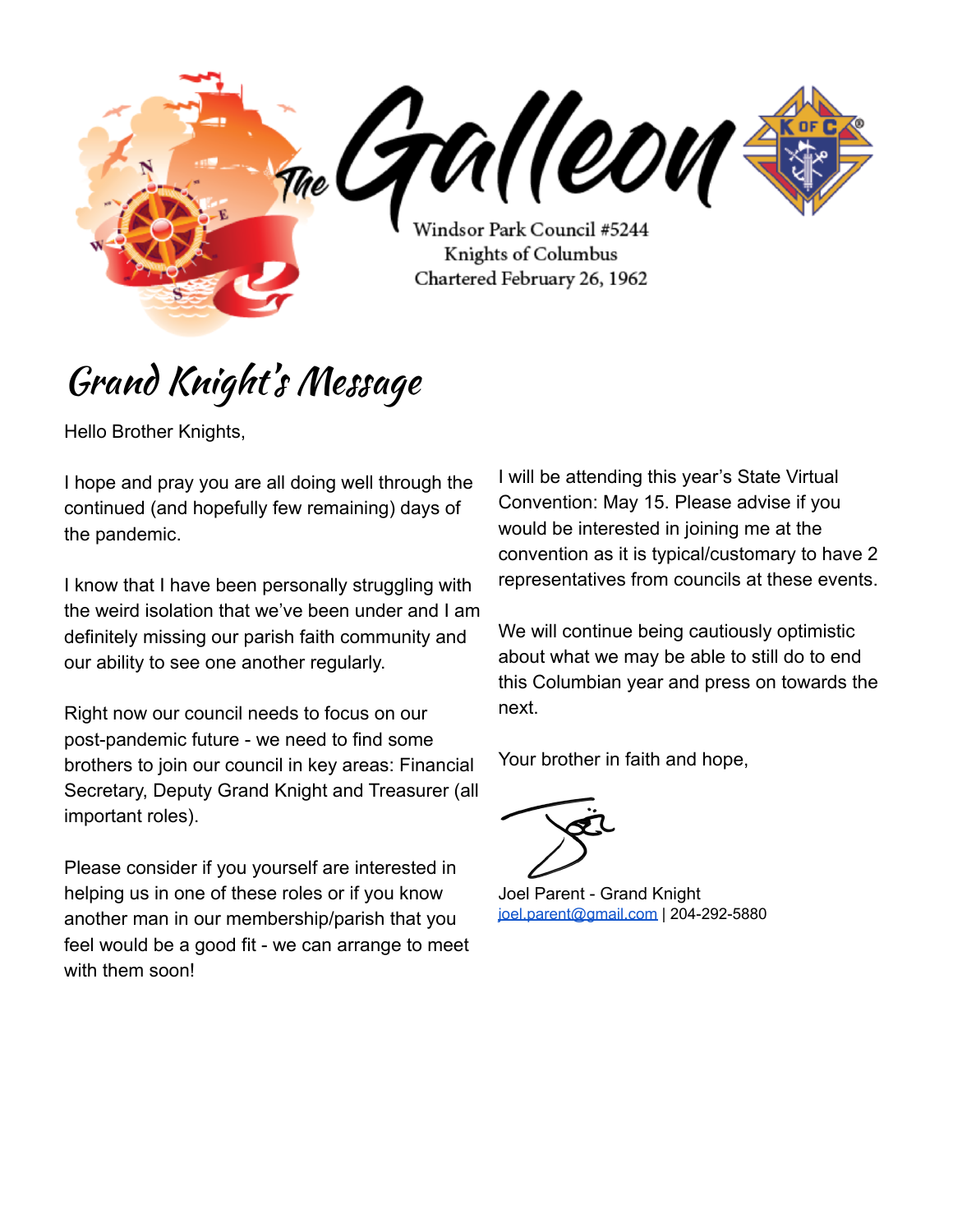### Minutes from last two meetings

#### **Meeting Date: April 19, 2021 - This is an online meeting, held via Google Meet.**

**In Attendance:** Joël Parent, Scott Wilkinson, Marcel Rainville, Brian Fraser, Don Buccini, Doug Markewich, Klem Gelowitz, Mark Desjardins,

#### **Grand Knights Report:**

- 1. Going to convention May 15
- 2. Working to get all our paperwork in order for the state convention forms and reports
- 3. Recruiting looking forward to finding people for 3 key roles: Deputy Grand Knight, Treasurer and Financial Secretary
- 4. Thanks to those executive members who've continued to participate on our virtual meetings throughout this Columbian year
- 5. Thanked all for ICCD sales sold 30+ books, Draw happening on April 25

### **District Deputy Report:**

- 1. Happy to join us, apologized for not joining us sooner in the year
- 2. Discussed how we should be working to reach out to our members more than once a year when we are collecting dues - even suggested maybe an annual meal/dinner where that would be a good excuse to catch with members if we are not touching base any other times
- 3. Spoke of how this pandemic taught us how to use virtual technology for meetings which can be used to include more members, possibly more shut-ins could even participate on meetings
- 4. Presented Joel with 2019-2020 Fr McGivney award for Membership
- 5. Mark Desjardins will not be staying in the role of district deputy next year but will be staying on in a role as trainer for the next district deputy

### **Treasurer's report:**

General Account: 6733.36 Charities: 7,113.53 Vocations: 458.28

### **Other Updates:**

- 1. Dues till coming in maybe 10-12 to follow up on.
- 2. Don Bucini mentioned how he's tried to bring up retention with State and has not been happy with the lack of response/support.
- 3. Idea to hold a virtual meet and greet session for the new members recruited in the last 12 months to get them connected and possibly engage them to participate with next year's executive council.
- 4. Virtual Walk L'Arche May 1 for any who wish to participate: <https://www.larchewinnipeg.org/community-life/walk-with-larche/>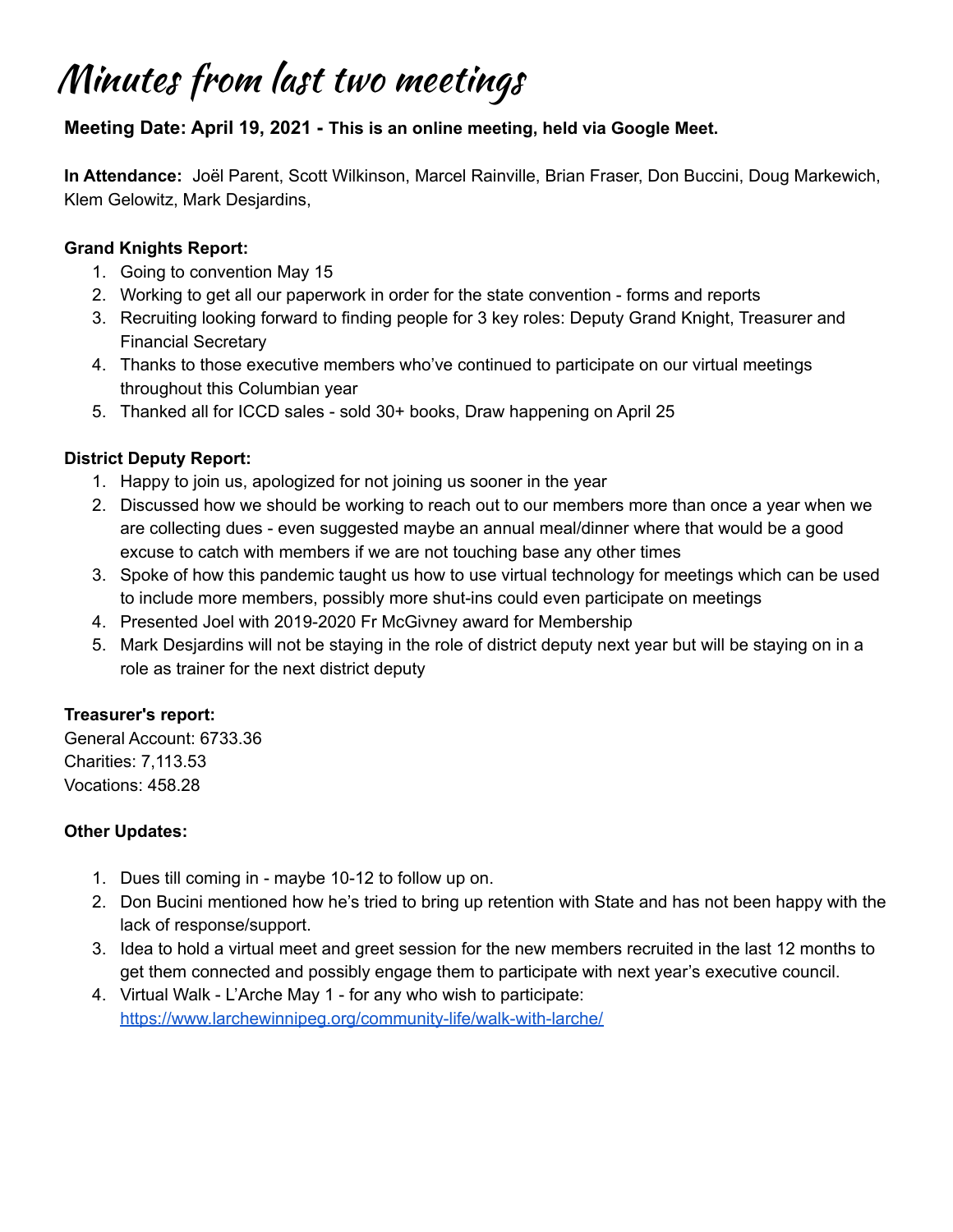### **Meeting Date: March 15, 2021 - This is an online meeting, held via Google Meet.**

**In Attendance:** Joël Parent, Scott Wilkinson, Andre Guay, Marcel Rainville, Brian Fraser, Brian Steeves, Don Buccini, Markie Tabelina, Waqas Aan, Doug Markewich, Steve Tokar, Andre Wanlin

1. **Call to Order** @ 7:32pm

### 2. **Grand Knight's Report**

- a. Coming up is the State Convention, May 14-16. If anyone wants to attend with GK, please let him know. Usually an interesting event to attend, and they typically do Service Program Awards, and some fundraising.
- b. State has received our annual donations form, but don't have our Roster Form. GK will resubmit.
- c. Br. Doug has been taking the lead in the distribution of ICCD tickets. We'll share his contact information so our members can get books of tickets.
- d. If anyone wants to share the details for people to buy online, we can do so on Social Media. Please let everyone know to reference our council number in the form so we get credit for it.
- e. Committee for fundraising in these crazy times. What do we have to spend, and where should we direct our money? Join the committee! Br. Brian F. will send us a list of all the charities we supported from the last few years.

#### 3. **Treasurer's Report**

- a. General Account: \$ 6,833.36
- b. Charities Account: \$ 7,113.53
- c. Vocations Account: \$ 458.28
- d. Br. Brian Fraser listed the names of members who purchased tickets.
- e. Br. Brian also received a letter from L'Arche for the annual Walk, on Saturday, May 1, 2021.

#### 4. **Reading by Grand Knight of Receipts of Treasurer to Financial Secretary and Treasurer's Voucher of Deposit**

- a. Br. Marcel noted that there is some reporting to do, but we've not done much this year. Is it worth reporting this? We will be polling the group to build a list of activities that our members have done. Could include things like faith activities, blood donations, parish or community activities, etc.
- b. Membership fees are still coming in, there are still a few that are outstanding.

#### 5. **New Business**

a. Br. Don suggested purchasing a Pro-Life flag from State, and if possible, get permission to hang it somewhere in or around the church. GK will speak with Fr. Phil to get permission.

### **Adjournment**